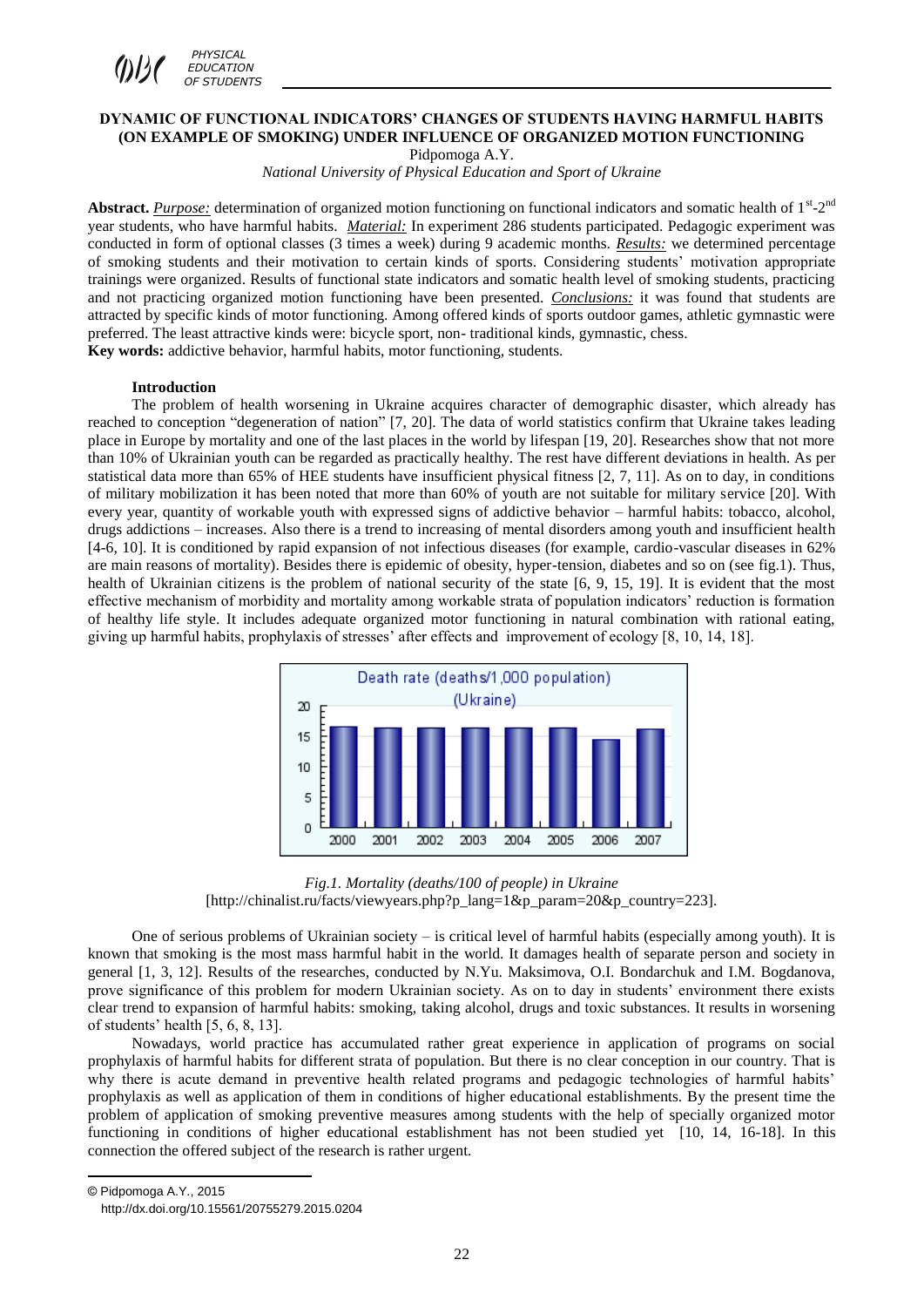

One of latent indicators of personality's slow ruining and society's degradation is expansion of harmful habits among population (especially among youth as creative potential of the society). To day the trends of tobacco, alcohol and drug addictions acquire epidemic scale, which takes thousands of lives.

Unfortunately, as on to day "model of fashionable and high-style life" is connected for many young people exactly with harmful habits. This situation is still heavier, owing to existing in Ukraine easy access to tobacco and alcohol articles, with commercial character of media means. It hampers propaganda of healthy life style and values, connected with health. It also forms low level of understanding of harmful after effects' danger for person and society [16-18].

In this connection it is necessary to seek for the most effective ways of harmful habits' correction and prophylaxis. One of them can be involvement of youth in systemic training to organized motor functioning.

#### **Purpose, tasks of the work, material and methods**

*The purpose of the work* is to determine influence of organized motor functioning on students' functional indicators and physical health (meaning  $1<sup>st</sup>$  and  $2<sup>nd</sup>$  year students, who have harmful habits – on example of smoking). *The methods of the research:* theoretical analysis and generalization of scientific literature data, sociological methods (questioning, oral questioning); pedagogic methods (pedagogic observation and experiment); physiological methods of research; express-assessment of somatic health (by G.L. Apanasenko's methodic); methods of mathematical statistic.

 $O$ *rganization of the research:* 286 1<sup>st</sup> and  $2^{nd}$  year students of Kiev university of management and enterprising participated in pedagogic experiment. For solution of our tasks the researches were conducted in three stages (from September 2014 to May 2015). Experimental and control groups (each  $-$  n=38) were formed.

#### **Results of the research**

Results of pedagogic observation and questioning witness that  $1<sup>st</sup>$  and  $2<sup>nd</sup>$  year students are attracted by certain kinds of motor functioning (see fig.2).





Among the offered kinds of sports smoking students preferred: outdoor games (boys - 36.8%; girls - 28,7%); athletic gymnastic (boys– 19.8%; girls – 15.6%); dances (popular only among girls– 10.6%); health related swimming (boys– 7.6%; girls – 8.8%). The kinds of sports, preferable by students least of all, turned out to be the following: bicycle sport (boys  $-3.4\%$ ; girls  $-2.1\%$ ); gymnastic and acrobatic as well as non traditional kinds of sports (u-shu, tsigun, chess and checkers). That is why, considering students' motivation to preferred by them kinds of sports we organized appropriate trainings.

Formative pedagogic experiment was conducted in the form of optional classes (three times a week) during 9 academic months by group or individual method. Each training lasted one and half hour. For correction of functional state and physical condition indicators of students we offered the following means of motor functioning (see fig.3):

- outdoor games (football, volleyball, basketball) – for training of required motor qualities (quickness, endurance, coordination); technical arsenal of motor skills; rising of psycho-emotional potential;

- athletic gymnastic (exercises of power orientation, exercises on simulators) – for correction and perfection of power qualities and insufficiently developed sides of sensor and muscular systems (see fig. 4).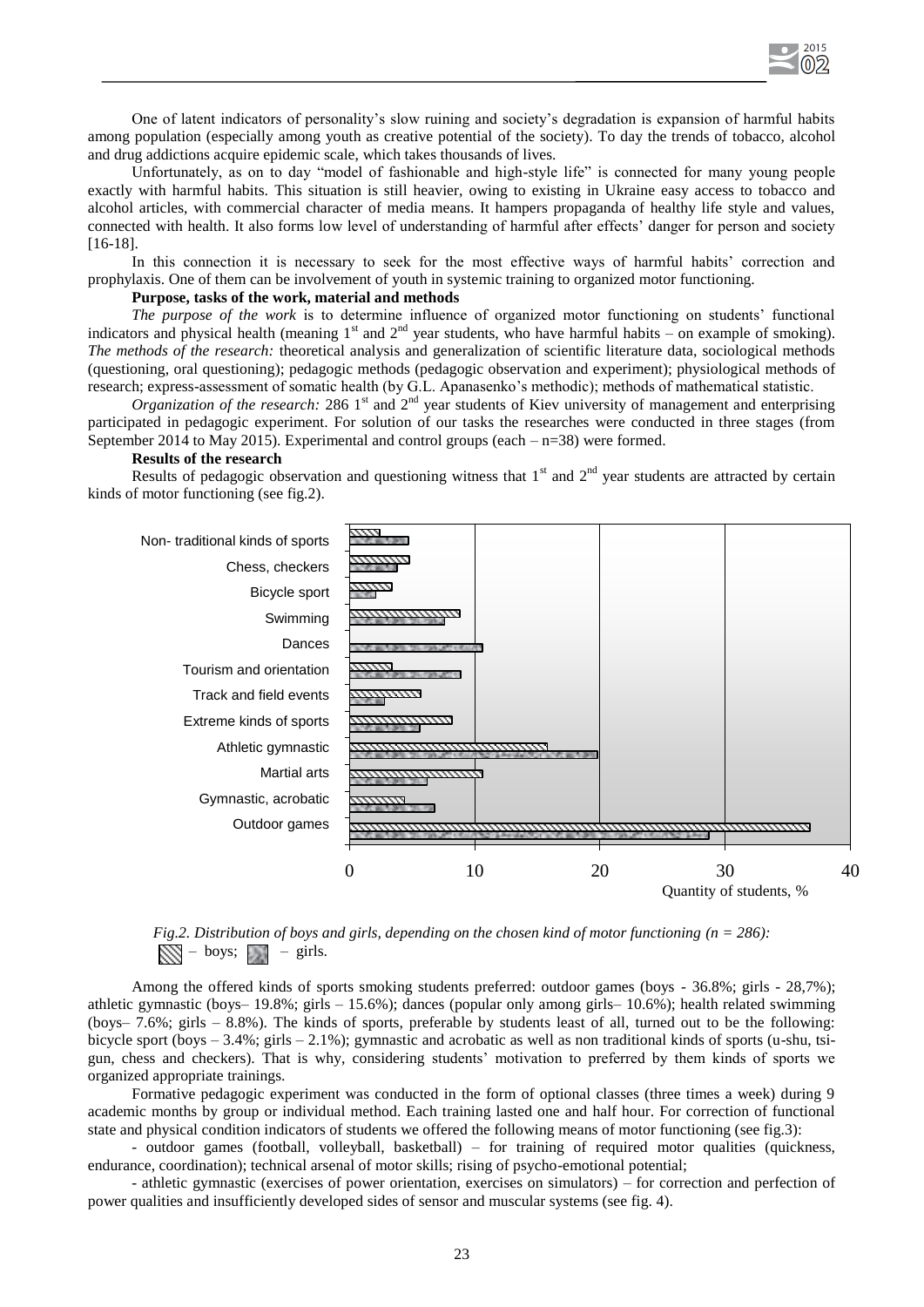

*Fig.3. Complex of specially organized motor functioning's means, which were used in pedagogic experiment* 



*Fig.4. Complex of means for training of students' strength, which were applied in pedagogic experiment.*

We also applied Chinese breathing gymnastic "Six healing sounds". It renders positive influence on cardiovascular system (improves blood circulation), respiratory system (increase gas metabolism and drainage of lungs), digestive (improves intestinal peristalsis and functioning of liver) and nervous system (relaxation, stimulation of will and creative processes, improvement of blood circulation in brain). This gymnastic also facilitates recreation of organism during and after physical loads.

Al above mentioned forms of trainings were used complexly in pedagogic experiment. It corresponded to our purpose and tasks of the research. For each from the offered forms of trainings certain time (in percentage) was assigned. It was motivationally justified from the point of questionings and talks, conducted by us. For example outdoor games took 55%, athletic gymnastic and power exercises – 35%, Chinese breathing exercises – 10% from total time.

#### **Discussion**

Analysis of scientific literature (M.M. Bulatova, 2004; V.I. Zemtsova, 2006; I.S. Korolchuk et al.,1998; L. Dvoretskaya, 2012) showed that one of serious problems of modern society is critical level of harmful habits' expansion among youth. As on to-day in students' environment there exists clear trend to addictive behavior. It results in "critical" level of students' health.

A number of researches (A.Yu. Pidpomoga et al., 2011, 2014; V.G. Griban, 2011; М.М. Bulatova, 2004) showed significant progress in application of different kinds of motor functioning for prophylaxis of harmful habits among youth. However, general conception has not been worked out in our country.

Results of our research permit for us to state unsatisfactory functional condition of  $1<sup>st</sup> - 2<sup>nd</sup>$  year students, who have harmful habits (see table 1 and fig. 5). It is also proved by the data of scientific literature: T.I. Andreyeva, 2004; O. Bondarchuk, 2006; N.A. Zalygina et al., 2004; V.I. Zemtsova, 2006; I.S. Korolchuk et al., 1998.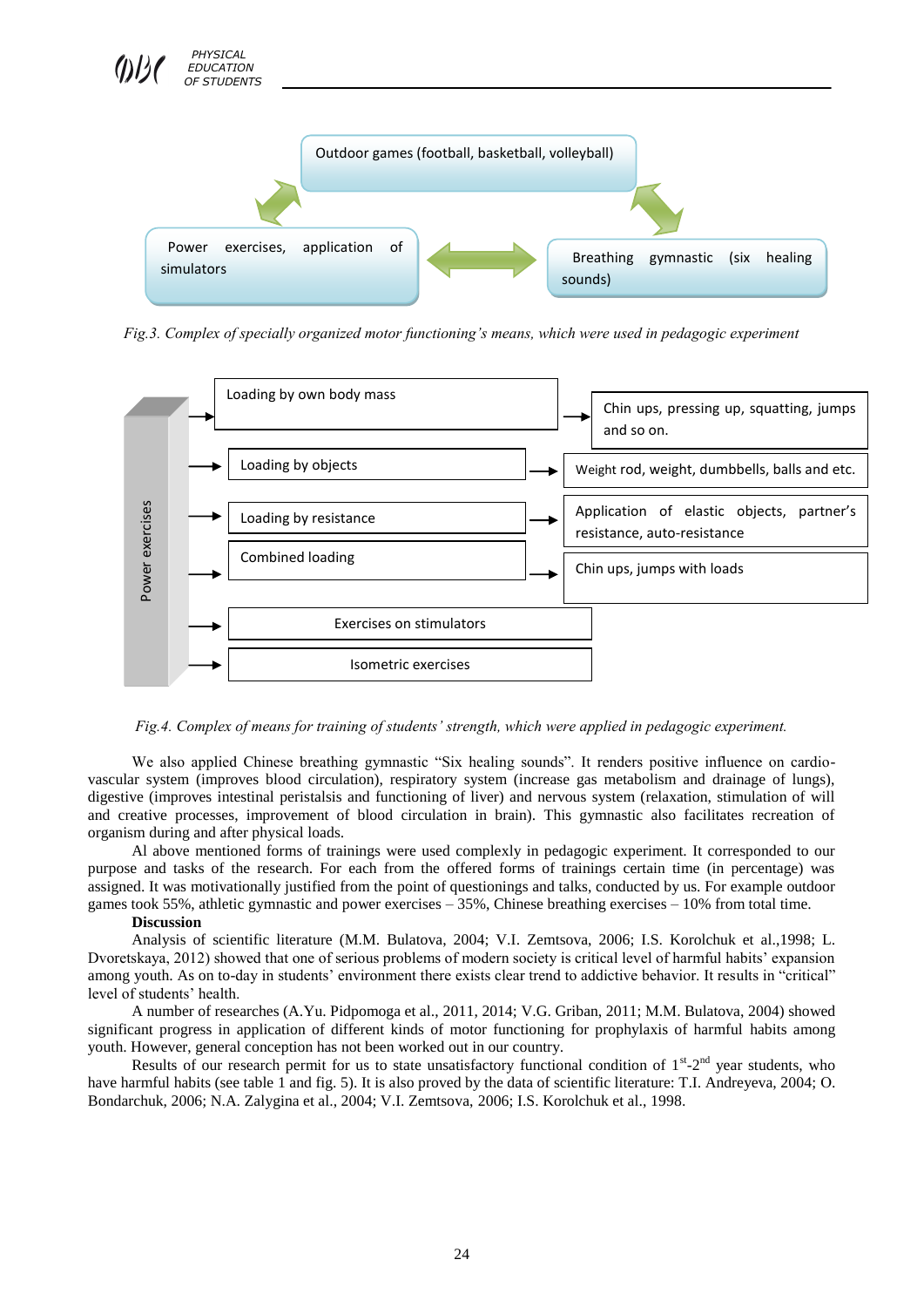Table 1

| JJ                | $\circ$<br><b>Description of indicator</b><br>$\sim$ $\sim$ |                                     |                         |                        |                               |
|-------------------|-------------------------------------------------------------|-------------------------------------|-------------------------|------------------------|-------------------------------|
| <b>Results</b>    | VCL, ml                                                     | <b>Dynamic</b><br>spirometry,<br>ml | Shtange's<br>test, sec. | Genchi's<br>test, sec. | <b>Index of</b><br>will, $\%$ |
|                   | Quantity of students, %                                     |                                     |                         |                        |                               |
| Before experiment |                                                             |                                     |                         |                        |                               |
| Excellent         |                                                             | $\overline{\phantom{0}}$            | ٠                       | $\blacksquare$         |                               |
| Satisfactory      | 57.8                                                        | 47.4                                | 36.8                    | 42.2                   | 36.8                          |
| Unsatisfactory    | 42.2                                                        | 52.6                                | 63.2                    | 57.8                   | 63.2                          |
| After experiment  |                                                             |                                     |                         |                        |                               |
| Excellent         | $\sim$                                                      |                                     | ٠                       | ÷.                     | $\blacksquare$                |
| Satisfactory      | 73.6                                                        | 68.4                                | 78.9                    | 84.2                   | 78.9                          |
| Unsatisfactory    | 26.4                                                        | 31.6                                | 21.1                    | 15.8                   | $\overline{21.1}$             |

*Characteristics of functional indicators of main group students before and after pedagogic experiment, % (n = 19)*





- HBR is within physiological standards;
- HBR exceed physiological standards;
- BP is within physiological standards;
- BP exceeds physiological standards;
	- VCL vital capacity of lungs.

After pedagogic experiment in main group (in comparison with control one) confidently ( $p \le 0.01$  and  $p \le 0.05$ ) improved indicators of functional condition: vital capacity of lungs, dynamic spirometry, functional tests of Shtange and Genchi, index of will. Also heart beats rate (in rest) indicators and systolic BP confidently improved.

As on the moment of finalizing testing, in experimental group the quantity of students with satisfactory indicators were much higher. At the same time, in control group there was higher quantity of unsatisfactory indicators.

After pedagogic experiment in experimental group, in comparison with control one, quantity of students with critical level of somatic health shortened. With it, by finalizing testing, in experimental group quantity of students with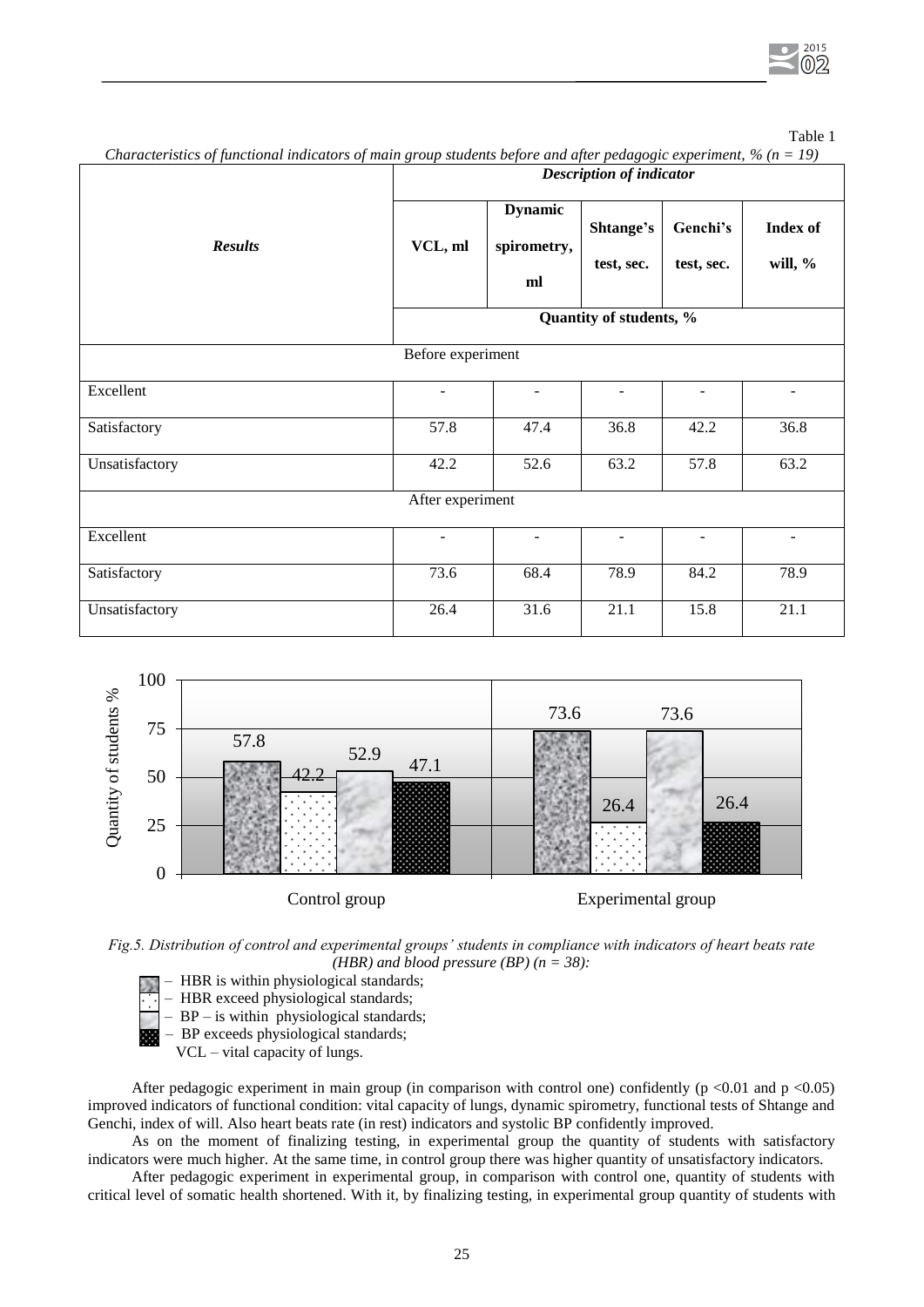

moderate level of somatic health was the highest – 52.6%. In control group 52.6% of students had health below middle level and 26.3% - at low level. The received results are given in fig.6.



#### **Conclusions:**

Results of pedagogic observation and conducted questioning witness: students prefer most of all certain kinds of motor functioning. Among offered kinds of sports smoking students preferred the following: outdoor games (boys– 36.8%; girls – 28.7%); athletic gymnastic (boys – 19.8%; girls – 15.6%). The least attractive turned out to be: bicycle sport, non-traditional kinds of sports, gymnastic and chess. That is why, considering motivation of students to certain kinds of sports we organized appropriate forms of trainings.

Results of our research permitted for us to state unsatisfactory functional condition of 1<sup>st</sup>-2<sup>nd</sup> year students, who have harmful habits. After pedagogical experiment in main group, in comparison with control one, confidently  $(p \le 0.01)$ and p <0.05) improved indicators of functional condition of organism: VCL, dynamic spirometry, functional tests of Shtange and Genchi, index of will effort, HBR in rest and systolic BP. As on the moment of finalizing testing, in experimental group the quantity of students with satisfactory indicators were much higher. At the same time, in control group there was higher quantity of unsatisfactory indicators.

After pedagogic experiment in experimental group, in comparison with control one, quantity of students with critical level of somatic health shortened. With it, by finalizing testing, in experimental group quantity of students with moderate level of somatic health was the highest – 52.6%. In control group 52.6% of students had health below middle level and 26.3% - at low level.

## **Conflict of interests**

The author declares absence of any conflict of interests.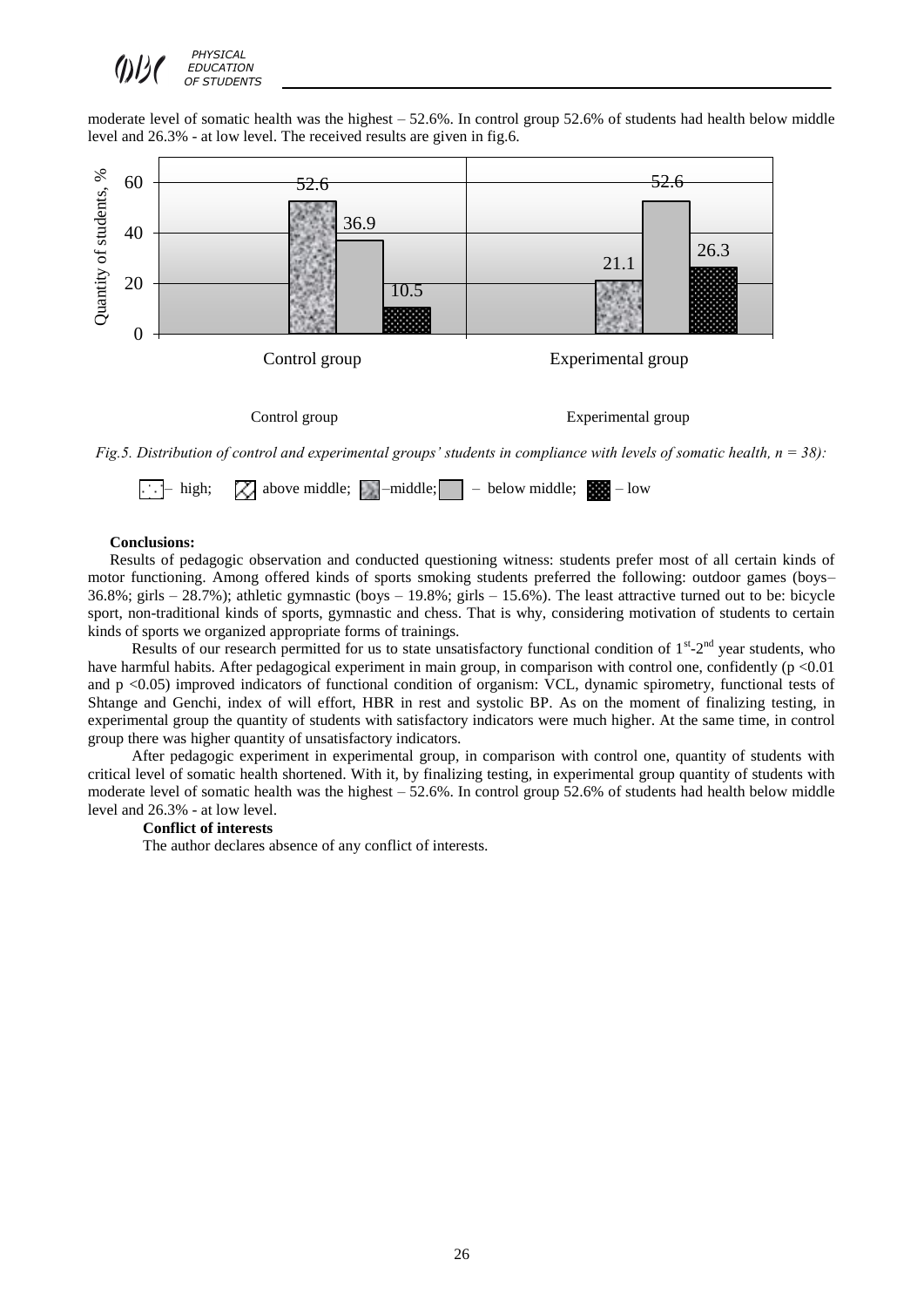## 2015 02

## **Reference:**

- 1 Andreeva T. I., Krasovskij K. S. *Tabak i zdorov'e* [Tobacco and smoking], Kiev, Polygraph Center TAT, 2004, 224 p. (in Russian)
- 2 Apanasenko G. L. *Kniga o zdorov'e* [Book about health], Kiev, Med book, 2007, 132 p. (in Russian)
- 3 Bernshtejn L. M. *Endokrinologiia kureniia* [Endocrinology of smoking] Sankt Petersburg, Science, 1997, 127 p. (in Russian)
- 4 Meshcheriakov B. G., Zinchenko V. P. *Bol'shoj psikhologicheskij slovar'* [Big psychological dictionary], Sankt Petersburg, Praim, EURO SIGN, 2005, 672 p. (in Russian)
- 5 Bondarchuk O. I. *Psikhologiia deviantnoi povedinki* [Psychology of deviant behavior], , MAUP, 2006, 88 p. (in Ukrainian)
- 6 Bogdanova I. M. *Social'na pedagogika* [Social pedagogic], Kiev, Knowledge, 2008, pp. 53 64. (in Ukrainian)
- 7 Bulatova M. M. Zdorov'ia i fizichna pidgotovlenist' naselennia Ukraini [Health and physical fitness of Ukrainian population], *Teoriia i metodika fizichnogo fikhovannia i sportu*, 2004, vol.1, pp. 3 – 8. (in Ukrainian)
- 8 Gogoleva A. V. *Addiktivnoe povedenie i ego profilaktika* [Addictive behavior and its prophylaxis], Moscow, NGOs MODEK, 2003, 240 p. (in Russian)
- 9 Griban V. G. *Valeologiia* [Valueology], Kiev, 2011, pp. 5 7. (in Ukrainian)
- 10 Zalygina N. A., Obukhov Ia.L., Polikarpov V.A. *Addiktivnoe povedenie molodezhi: profilaktika i psikhoterapiia zavisimostej* [Addictive behavior of youth: prophylaxis and psycho-therapy of addictions], Minsk, Propylaeum, 2004, 196 p. (in Russian)
- 11 Zemcova V. I. Osnovni tendencii v dinamici stanu zdorov'ia naselennia Ukraini : neobkhidnist' novoi strategii [Main trends in dynamic of health of Ukrainian population; demand in new strategy]. *Teoriia i metodika fizichnogo vikhovannia i sportu,* 2006, vol.4, pp. 12 – 15. (in Ukrainian)
- 12 Korol'chuk I. S., Kolesnikov V.V., Golubcova G.A., Gavrilova L.P. *Eksperimental'noe obosnovanie vreda tabakokureniia sredi studentov* [Experimental substantiation of tobacco smoking harm among students], Sankt Petersburg, 1998, 103 p. (in Russian)
- 13 Maksimova N. Iu. *Psikhologiia adiktivnoi povedinki* [Psychology of addictive behavior], Kiev, 2002, pp. 5 22). (in Ukrainian)
- 14 Mendelevich V. D. *Psikhologiia deviantnogo povedeniia* [Psychology of deviant behavior], Moscow, Speech, 2008, 445 p. (in Russian)
- 15 Pal'chevs'kij S. S. *Social'na pedagogika* [Social pedagogic], Kiev, Condor, 2009, pp. 376 403. (in Ukrainian)
- 16 Pidpomoga A. Iu., Kravchenko L. S., Zemcov J. F. Virishennia problemi adiktivnoi povedinki students'koi molodi zasobami fizichnoi kul'turi [solution of problem of students' addictive behavior by means of physical culture]. *Materiali I Vseukrains'koi naukovo-praktichnoi konferencii* [Materials of I All-Ukrainian scientificpractical conference], Kharkiv, 2011, pp. 29 – 32. (in Ukrainian)
- 17 Pidpomoga A. Iu., Zemcova V. J. Vpliv organizovanoi rukhovoi aktivnosti na funkcional'ni pokazniki studentiv iaki maiut' shkidlivi zvichki [Influence of organized motor functioning on students', having harmful habits, functional indicators]. *Sportivnij visnik Pridniprov'ia*, 2014, vol.2, pp. 132 – 136. (in Ukrainian)
- 18 Pidpomoga A. Iu., Zemcova V. J. Profilaktika shkidlivikh zvichok u studentiv zasobami organizovanoi rukhovoi aktivnosti [Prophylaxis of harmful habits among studens by means of organized motor functioning]. *Fizichna kul'tura, sport ta zdorov'ia nacii*, 2014, vol.1, pp. 223 – 229. (in Ukrainian)
- 19 Dvoreckaia Liliia. *Chto ubivaet Ukrainu. Glavnye prichiny smertnosti ukraincev – kurenie i alkogol'* [What kills Ukraine? Main reasons of Ukrainians' mortality – smoking and alcohol]. NBN, Available at: http://nbnews.com.ua/ru/tema/99063 (accessed 10.09.2013) (in Russian)
- 20 Tvigg D., Uejn Merri I. *Nastoiashchij krizis v Ukraine – demograficheskij* [Actual crisis in Ukraine demographic]. at: http://economics.lb.ua/state/2014/12/22/290148 nastoyashchiy krizis ukraine.html (accessed 22.12.2014) (in Russian)